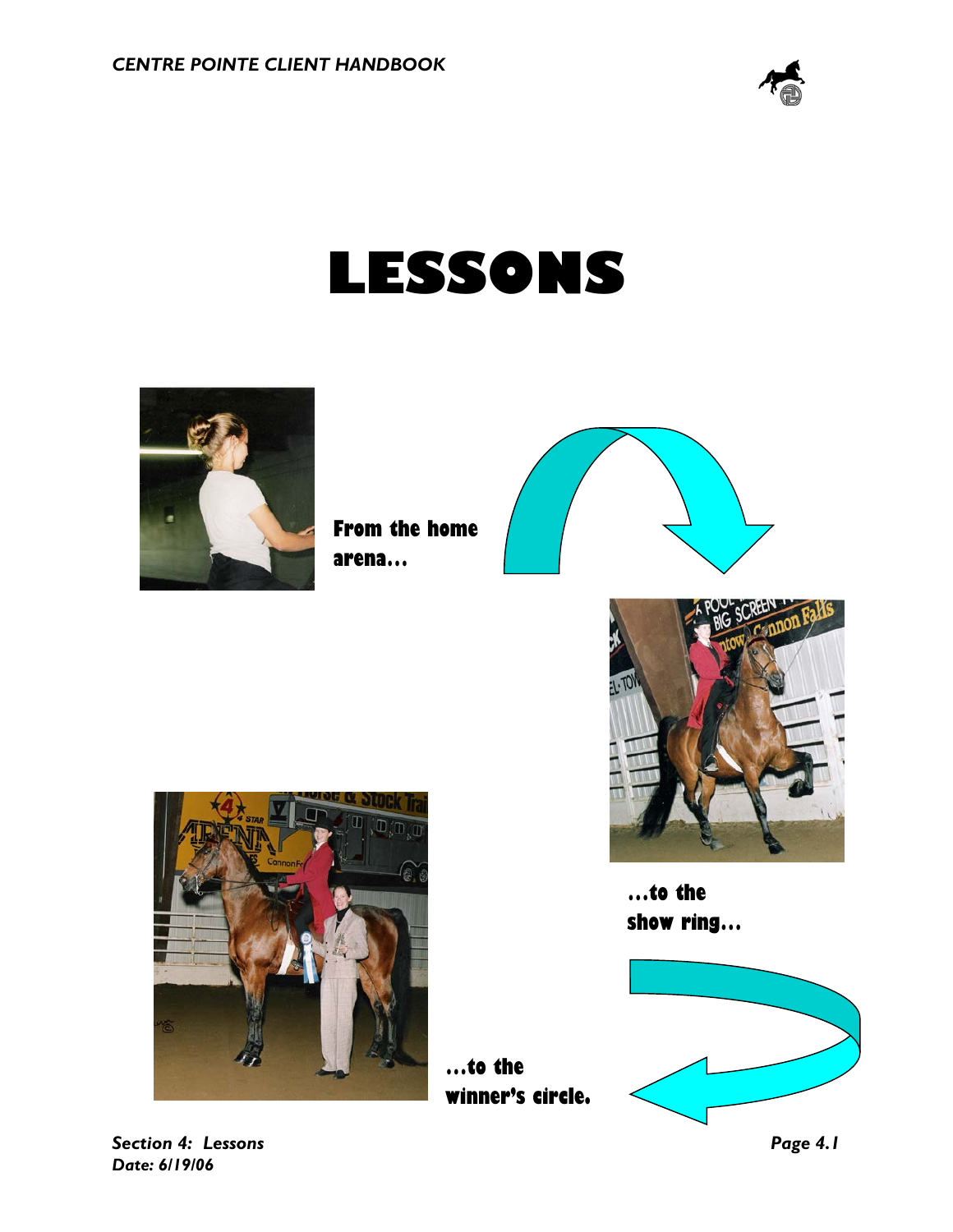

## **GENERAL**

Centre Pointe riding lessons are individual lessons so the rider benefits from the instructor's full attention. Lessons are generally 30 minutes from the time the horse is brought into the arena (with tack on) until it is led out.

Please be aware that lesson length is at the discretion of the instructor. Some beginning riders may only go for half a lesson. At times lessons may be shortened due to weather, fatigue, or some other factor. On the other hand if an issue needs to be worked out, the lesson may be lengthened. Costs will be adjusted accordingly.

Group showmanship lessons are the exception to the individual lesson rule. These are specifically designed to teach riders the skills they need to be seen in the show ring. Group showmanship lessons are available on a limited basis. They last 45 minutes.

Horse owners generally ride their own horse once or twice a week but can sign up for lessons on school horses also (including showmanship lessons.)

## **Getting Your Horse Ready**

We employ grooms who get horses ready and take care of them after the lesson. You can participate in this process as much or as little as you choose. Our grooms are always happy to teach you.

If you want to help get your horse ready, arrive at the stable about 30 minutes before your lesson time. Let the grooms know you're there to help with your horse.



If you want to help with your horse after your lesson, plan on staying at the stable for about 30 minutes after your lesson ends.

Beginning students usually start by helping put their horse away. More tasks will be introduced as they gain competence and confidence.

#### **Watch and learn**

Watching lessons is a great way to learn more about riding.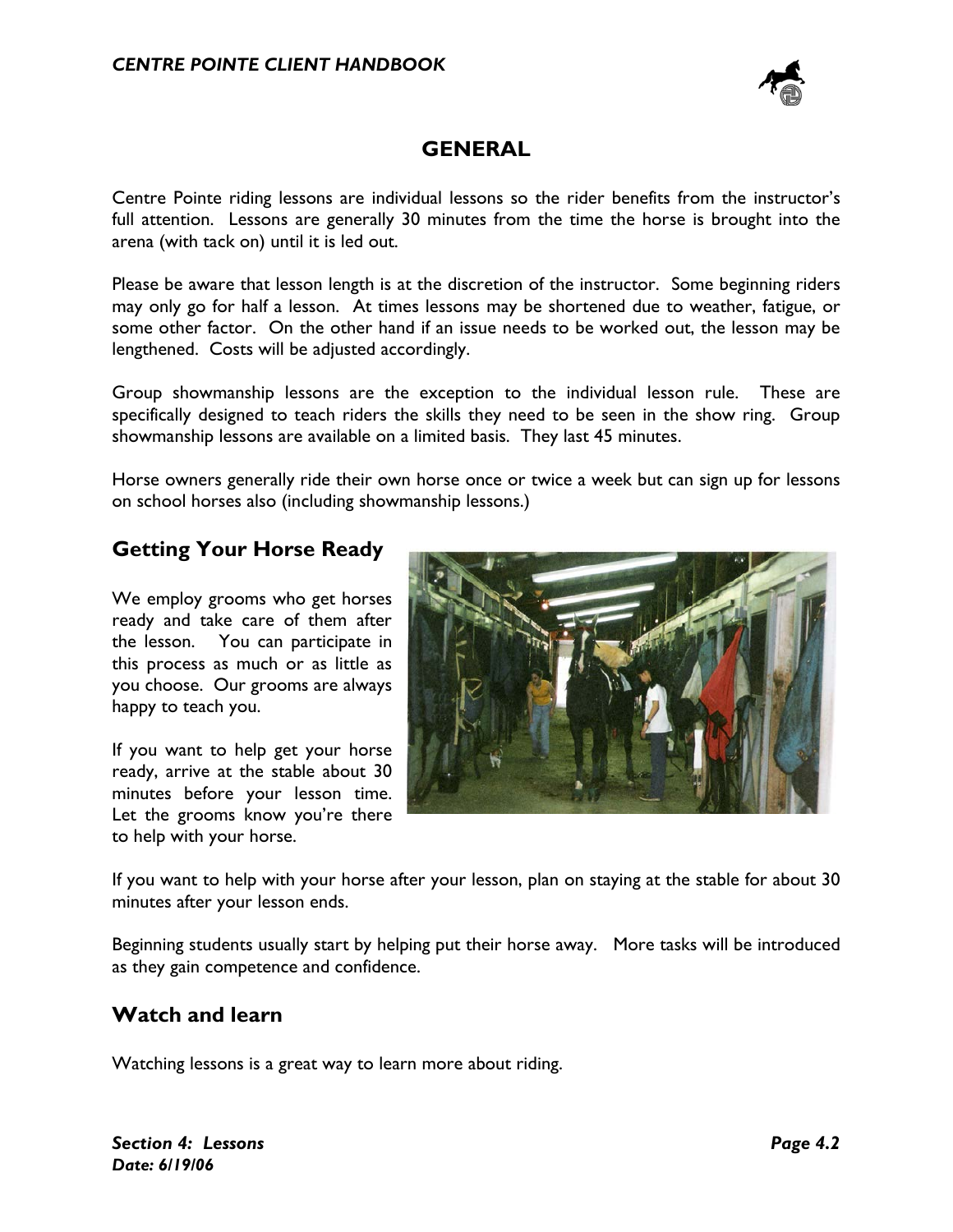

# **SCHEDULING**

## **Monthly Schedule**

Centre Pointe publishes a monthly lesson schedule in a clearly-labeled three-ring binder with a separate page for each day of the month. The schedule binders are kept on Judy's desk.

This schedule includes valuable information such as:

- dates when the barn is closed for shows, holidays and regular Mondays off
- instructors available for lessons
- school horses available for lessons
- regular vet and farrier visits

The schedule changes throughout the month, so it's a good idea to check it each time you're at the stable.

## **Signing Up for Lessons**

For the first 10 days of the current month the schedule book for the **coming** month is ONLY available to Centre Pointe clients with horses in training. (ONLY horse owner can sign up for April lessons March 1- 10.)

After the  $10<sup>th</sup>$  of the current month the schedule book is available to everyone. (Non-owners can sign up for April lessons starting March 11)

When signing up for a lesson:

- Write the rider's name on the schedule
- If you're a horse owner riding your horse, write in the horse's name.
- If a school (lesson) horse is going to be used, note that on the schedule. A horse will be assigned to you based on your goals and riding skill.
- Note clearly if the lesson is for anything other than saddle seat. For example: DRIVE, WESTERN or HUNT
- Note the date and time of your lesson in your calendar. You will be charged for missed lessons if they're not cancelled **24** hours before the scheduled time.

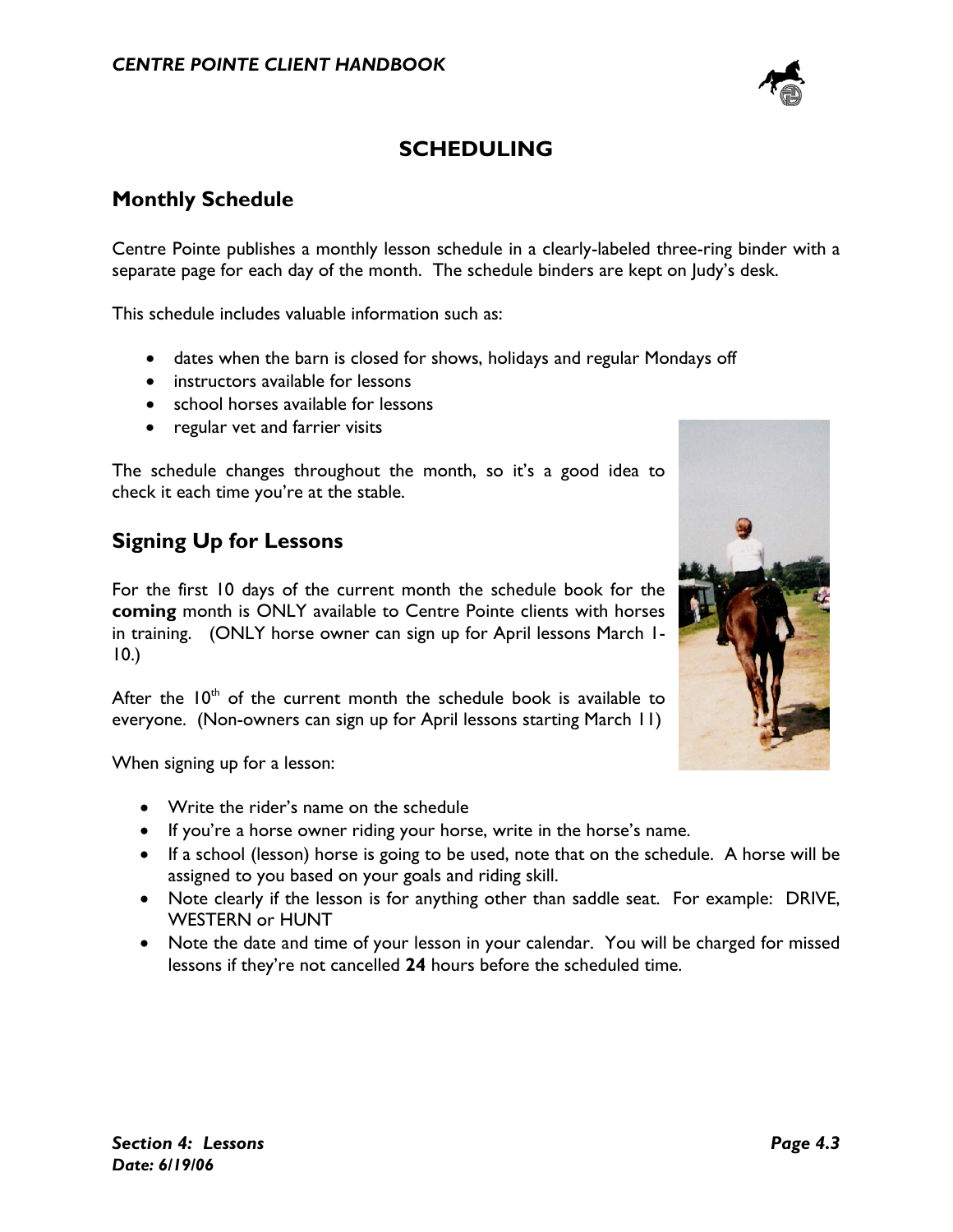

# **COST/PAYMENT**

For clients with horses in training:

- Four lessons are included in the monthly training charge.
- Additional lessons are invoiced at \$25/lesson.

For others:

- Lessons are \$40 if paid at the lesson.
- If invoiced, lessons are \$45 each.

## **WHAT TO WEAR**

There is no required riding attire for lessons, but we suggest:

- Jeans, jods or other pants LONG and COMFORTABLE enough to accommodate sitting on a horse. **Avoid low rise jeans and crop tops.**
- Something to keep pants legs from riding up, such as:
	- o Jod straps or underpasses\*
	- o Half-chaps
- Lace-up shoes or short boots with smooth, stiff soles. Avoid heavy soled shoes, like hiking boots, since they can get stuck on the rubber treads of the stirrup.
- Riding helmet, if desired
- Riding gloves, if desired. Can be the inexpensive, stretch gloves if they have textured, "grippy" palms.
- Shirt, sweatshirt, jacket or vest appropriate for weather. Nothing too baggy or bulky, please. It makes it difficult for your instructor to judge your riding form.

Long hair should be tied back securely.



\*If jeans are worn, you can sew buttons on the inside seams about 3" from the hem. Then cut button-sized slits in pajama webbing or elastic for easy, effective underpasses.

*Illustration by Taffy Miller*

*Section 4: Lessons Page 4.4 Date: 6/19/06*